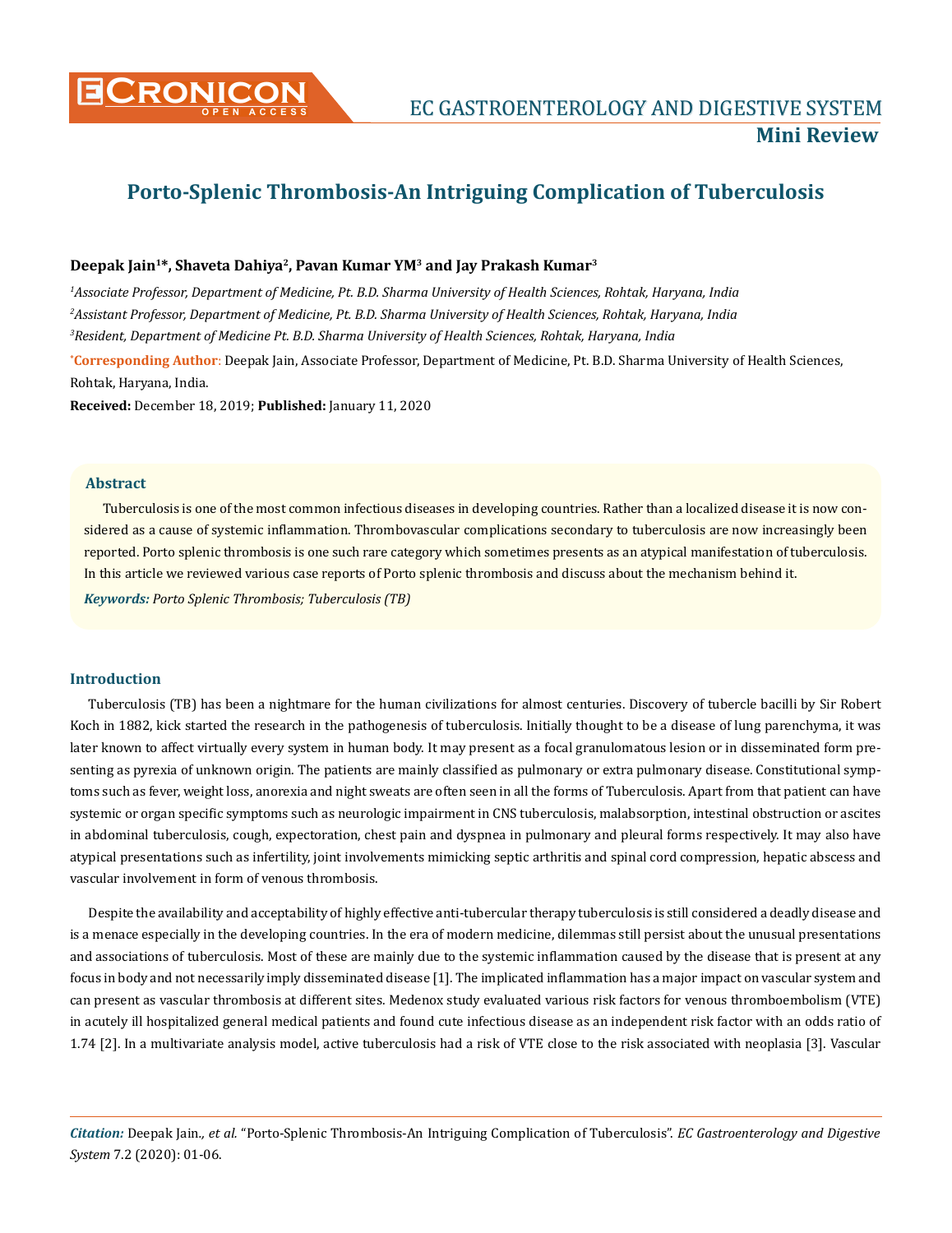thrombosis in tuberculosis has been reported previously in last few decades. The most common site was deep veins in lower limbs. Reasons for this may be multifactorial such as more prominent symptoms, easy accessibility of venous system for diagnosis and anatomic factors. Deep venous thrombosis has been associated with 1.5% - 3.4% cases of TB [4]. Rare case reports also suggested cerebral venous thrombosis, retinal vein occlusion, aortic and vena caval thrombosis [5-8]. Portosplenic venous thrombosis is one such rare complication of tuberculosis which has been reported in the recent decades. Site affected varied from hepatic IVC to splenic or portal vein. Symptoms varied vastly from non-specific pain abdomen to ascites, upper gastrointestinal bleed and Budd-chiari syndrome. Mostly the cases were associated with abdominal tubercular lymphadenopathy but not as a rule. Some were diagnosed with disseminated or pleuropulmonary TB.

We studied various case reports of thrombosis in hepatosplenic axis that were secondary to tuberculosis. Table 1 shows summary of various case reports.

| <b>Authors</b>                 | No. of<br>patients | Site of thrombosis/<br>compression                      | <b>Site of tuberculosis</b>                     | Year of<br>publication |
|--------------------------------|--------------------|---------------------------------------------------------|-------------------------------------------------|------------------------|
| Kourilsky R., et al. [9]       | 1                  | Compression of hepatic pedicle                          | Tuberculous lymphadenopathy                     | 1961                   |
| Tete R., et al. [10            | 1                  | Splenic vein                                            | Tuberculous lymphadenopathy                     | 1970                   |
| Ruttenberg S., et al. [11]     | 2                  | 1. Splenic vein thrombosis<br>2. Portal vein thrombosis | 1. Tubercular lymphadenopathy<br>2. TB pancreas | 1991                   |
| Caroli Bose FX., et al. [12]   | $\mathbf{1}$       | Portal vein thrombosis                                  | Hepatic hilar lymphadenopathy                   | 1997                   |
| Gogna A., <i>et al.</i> [13]   | 1                  | Hepatic IVC                                             | Pleuropulmonary TB                              | 2004                   |
| Venkatesh SK., et al. [14]     | $\mathbf{1}$       | Portal vein                                             | Hepatic TB                                      | 2005                   |
| Bhalla AS., et al. [15]        | 7                  | Case series 2002 - 2010<br>Splenoportal thrombosis      | Abdominal tuberculosis<br>lymphadenopathy       | 2010                   |
| Ozseker B., et al. [16]        | $\mathbf{1}$       | Portal vein thrombosis                                  | Abdominal tuberculosis with ascites             | 2012                   |
| Dan X., et al. [17]            | $\mathbf{1}$       | Portal vein                                             | Hepatic hilar LAP                               | 2014                   |
| Jain D., et al. [18]           | $\mathbf{1}$       | Splenic vein thrombosis                                 | disseminated                                    | 2014                   |
| Wariyapperuma UM., et al. [19] | $\mathbf{1}$       | Portal vein                                             | Peritoneal TB                                   | 2015                   |

*Table 1*

### **Discussion**

Tuberculosis is still one of the most prevalent infections in developing countries like India. And it is frequently associated with other co-morbidities such as diabetes, cardiopulmonary disorders and other infections such as HIV. In all these scenarios, symptoms of tuberculosis itself may be masked by the other organ dysfunction and patient may be detected with atypical finding such as vascular thrombosis. Portosplenic axis thrombosis is one of such rare presentation. Portal hypertension has traditionally been seen secondary to chronic liver disease or due to extrahepatic portal venous obstruction (EHPVO). Most common cause of portal vein thrombosis is malignancies, liver cirrhosis and thrombophilia which may be acquired or inherited. Tuberculosis stands as a systemic disease which can mimic a thrombophilic disease due its impact on hemostatic factors [20]. So knowledge about this complication is very important for overall management and to save the patient from resulting irreversible sequelae.

Virchows triad dictates that thrombosis is a result of vascular stasis, endothelial injury and hypercoagubility. Tuberculosis in its different forms has contribution in all the three components of the triad.

*Citation:* Deepak Jain*., et al.* "Porto-Splenic Thrombosis-An Intriguing Complication of Tuberculosis". *EC Gastroenterology and Digestive System* 7.2 (2020): 01-06.

02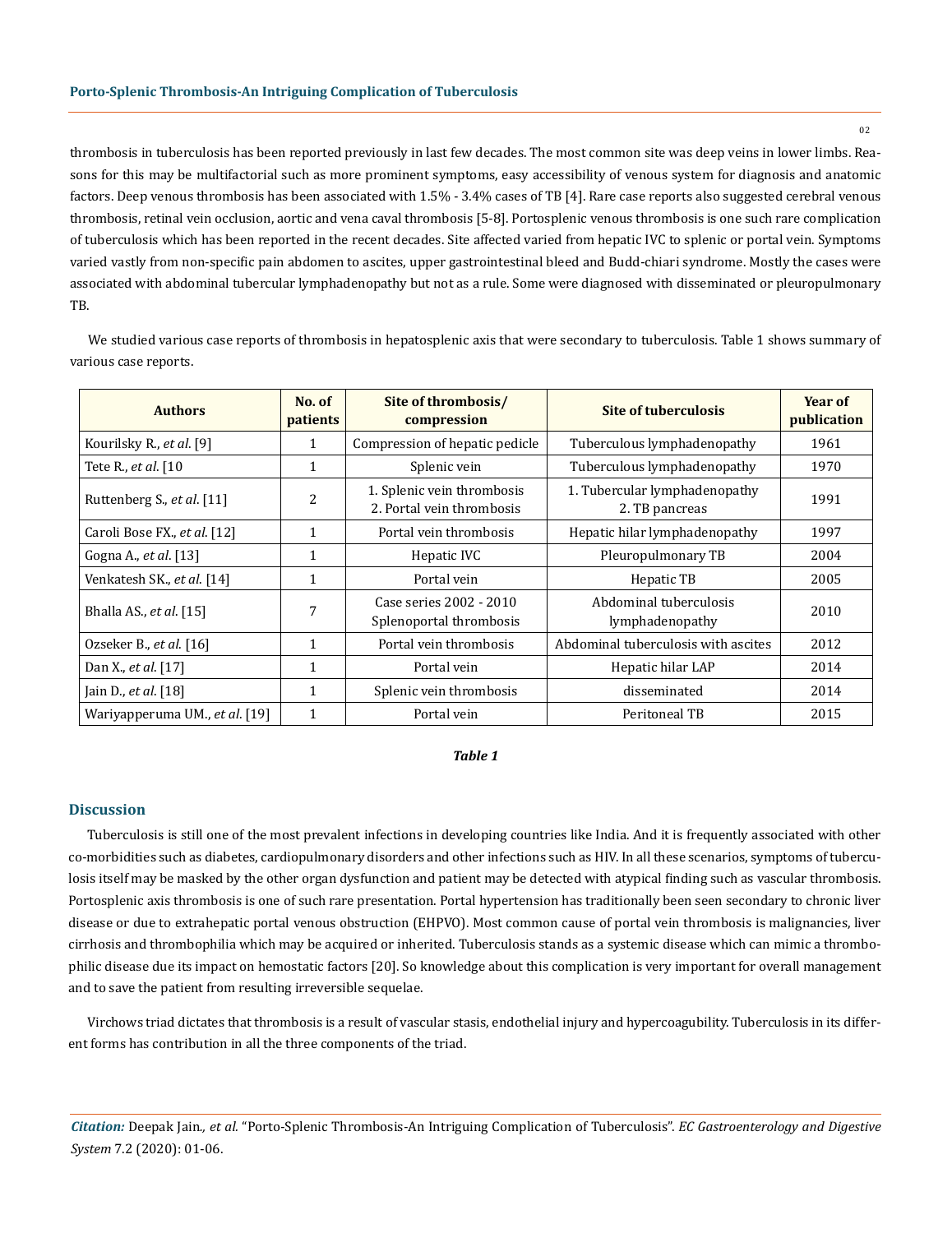### **Endothelial injury**

It is a well-known fact that inflammation induces endothelial dysfunction which in turn leads to a prothrombotic state [21]. Various experimental studies done on pathogenesis of TB have proven that the disease is associated with a significant increase in pro-inflammatory markers such as TNF-alpha, IL-6, IL-1 and fall in anti- inflammatory IL-10 [22]. Most of the inflammatory markers are released from macrophages after ingesting the mycobacteria to activate T-cell response. Studies had shown that there is an increase in tissue factor expression which could be a major implicator in intravascular thrombosis *in vitro* [23]. Hwang., *et al.* studied the role of mycobacterial cell wall glycolipid trehalose 6,6'-dimycolate (TDM) in inducing inflammation and granuloma formation. Similar model was also implicated in inducing pathological hyper coagulation. The observed vascular occlusion indicated that obstruction was likely due to subendothelial localized activity leading to restriction of blood vessel lumens [24].

#### **Hypercoagubility**

Active TB has been associated with an alteration in coagulation factor levels such as elevation in plasma fibrinogen, factor VIII, plasminogen activator inhibitor I with depressed antithrombin III and protein C levels [9]. Protein C is a natural anticoagulant that functions through selective inactivation of Factors Va and VIIIa. Decrease in level of this protein results in increased unprovoked thrombosis [25]. Increase in coagulation factors in tuberculosis represents the cross talk between inflammation and coagulation pathway [26]. Tissue factor is the first common link and trigger between both the pathways to initiate host response to invading pathogen. This is followed by downstream molecules such as thrombin which mediate the inflammation. Reactive thrombocytosis is also seen as an inflammatory marker in different settings including infectious diseases. In case of tuberculosis it has been linked to increase IL-6 levels and has a prognostic role [27]. In addition, hyper aggregation of platelets has also been documented in patients of tuberculosis [28].

#### **Vascular stasis**

Sometimes tubercular lymphadenopathy can become massive and cause compression of nearby structures including vessels. Cases of renovascular hypertension and internal jugular venous thrombosis due to lymph node compression have been reported in case reports [29,30]. Possible association between antitubercular drug rifampicin and thromboembolism has also been postulated, however, the exact mechanism is not known [31]. An observational study by Saluja M., *et al*. reported increased thrombotic events in patients taking rifampicin containing regimens [32]. Intermittent dosing schedule of rifampicin has been associated with development of a type I immunoallergic reaction leading to complement activation and in some cases resulting in disseminated intravascular coagulation (DIC) [33]. This can also be an explanation of the above possible association.

Treatment of thrombosis with tuberculosis deals with two aspects - treating the primary cause and revascularization. Antitubercular therapy (ATT) has been the standard of care for tuberculosis. So, starting ATT seems the reasonable first approach. However, there were cases where thrombus was diagnosed months after starting ATT [14]. Also, the postulated association of thromboembolism with rifampicin further complicates the issue. Still all the patients are given ATT regardless of the site of thrombus and its correlation with site of active focus. Anticoagulation in the form of Low molecular weight heparin initially followed by maintenance with oral vitamin K inhibitors such as warfarin has been used in all the patients. None of case reports suggested thrombectomy as the modality of treatment. When followed patients gradually improved in terms of tuberculosis symptoms and signs, however thrombus dissolution was not documented in most of the cases.

Although most cases of portosplenic thrombosis were associated with abdominal tuberculosis, the mechanism behind is more attributable to systemic inflammation than local factors. Long term follow up is needed to know about the sequelae and impact on portal circulation. What remains unanswered is that which patients are at increased risk as only a small number of patients develop this complication. Also, the question arises that should prophylactic anticoagulation be given to patients who have a prothrombotic genetic mutation and develop tuberculosis.

*Citation:* Deepak Jain*., et al.* "Porto-Splenic Thrombosis-An Intriguing Complication of Tuberculosis". *EC Gastroenterology and Digestive System* 7.2 (2020): 01-06.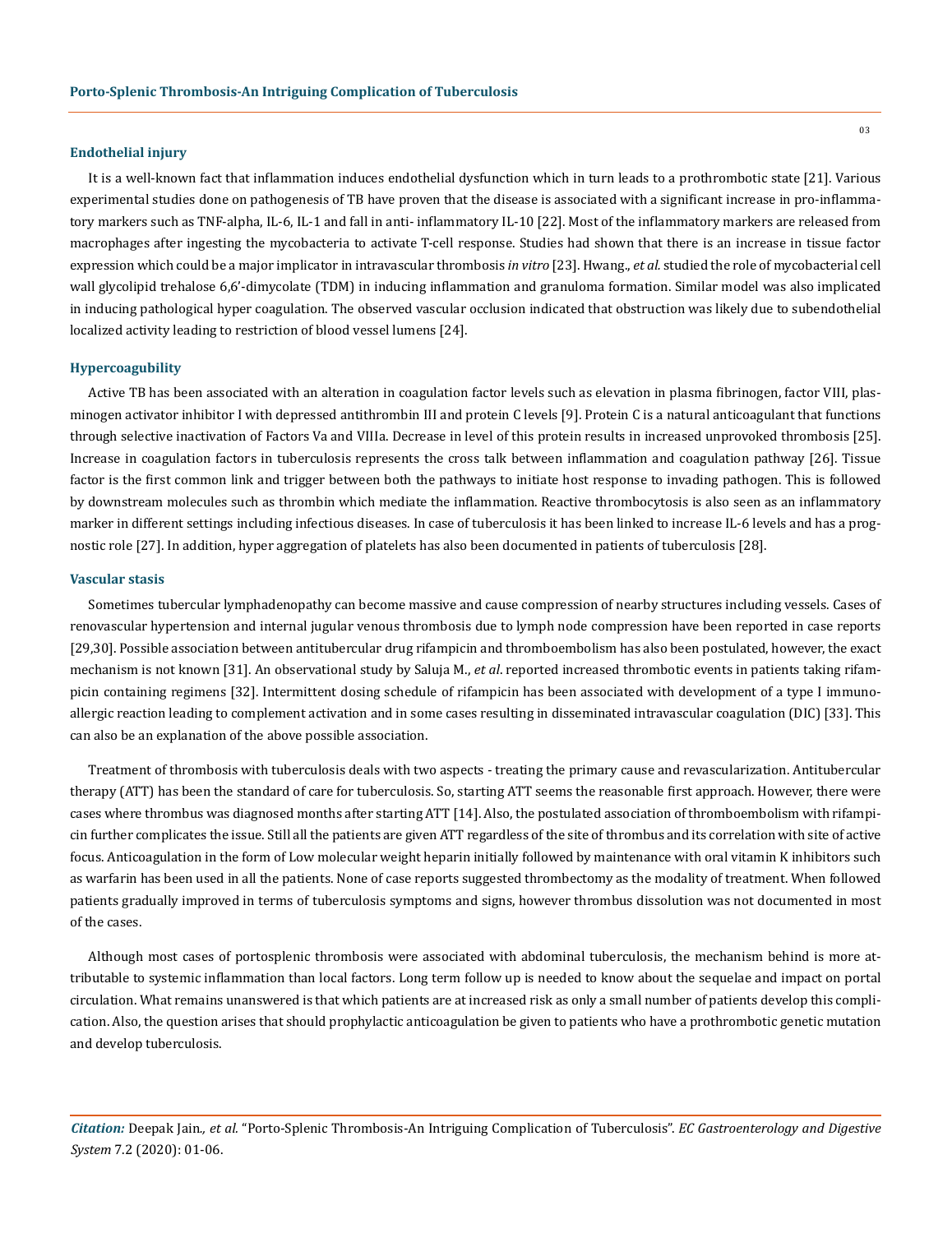## **Conclusion**

Tuberculosis is one of the most interesting infections known to mankind by the fact that it can involve any system and can manifest in a number of forms. Thrombosis of porto-splenic circulation is one of the rare presentations. As traditionally this entity is associated with liver cirrhosis and other thrombophilic conditions, one needs to have a high degree of suspicion to diagnose it in a patient of tuberculosis who presents with atypical abdominal symptoms.

# **Bibliography**

- 1. [Sasindran Smitha J and Torrelles JB. "Mycobacterium Tuberculosis Infection and Inflammation: what is Beneficial for the Host and for](https://www.ncbi.nlm.nih.gov/pmc/articles/PMC3109289/) the Bacterium?". *[Frontiers in Microbiology](https://www.ncbi.nlm.nih.gov/pmc/articles/PMC3109289/)* 2.2 (2011): 1-16.
- 2. Alikhan R., *et al*[. "Risk factors for venous thromboembolism in hospitalized patients with acute medical illness: analysis of the](https://www.ncbi.nlm.nih.gov/pubmed/15136304) MEDENOX Study". *[Archives of Internal Medicine](https://www.ncbi.nlm.nih.gov/pubmed/15136304)* 164.9 (2004): 963-968.
- 3. Dentan C., *et al*[. "Active tuberculosis and venous thromboembolism: association according to international classification of diseases,](https://www.ncbi.nlm.nih.gov/pubmed/24280089) [ninth revision hospital discharge diagnosis codes".](https://www.ncbi.nlm.nih.gov/pubmed/24280089) *Clinical Infectious Diseases* 58.4 (2014): 495-501.
- 4. Gupta A., *et al*[. "Pulmonary tuberculosis An erging risk factor for venous thromboembolism: A case series and review of literature".](https://www.ncbi.nlm.nih.gov/pubmed/28144063) *Lung India* [34.1 \(2017\): 65-69.](https://www.ncbi.nlm.nih.gov/pubmed/28144063)
- 5. Kakkar N., *et al*[. "Aseptic cerebral venous thrombosis associated with abdominal tuberculosis".](http://www.neurologyindia.com/article.asp?issn=0028-3886;year=2003;volume=51;issue=1;spage=128;epage=129;aulast=Kakkar) *Neurology India* 51 (2003): 128-129.
- 6. Fullerton DG., *et al*[. "Pulmonary tuberculosis presenting with central retinal vein occlusion".](https://www.ncbi.nlm.nih.gov/pmc/articles/PMC2095510/) *British Journal of Ophthalmology* 91 [\(2007\): 1714-1715.](https://www.ncbi.nlm.nih.gov/pmc/articles/PMC2095510/)
- 7. [Sharma A and Sharma V. "Abdominal aortic thrombosis and tuberculosis: an uncommon association".](https://www.ncbi.nlm.nih.gov/pmc/articles/PMC4219137/) *Gastroenterol Reports* 2.4 (2014): [311-312.](https://www.ncbi.nlm.nih.gov/pmc/articles/PMC4219137/)
- 8. Jain D., *et al*[. "Disseminated tuberculosis manifesting as hepatic abscess and IVC thrombus: A rare presentation".](https://www.researchgate.net/publication/325209499_Disseminated_Tuberculosis_Manifesting_as_Hepatic_Abscess_and_IVC_Thrombosis_A_Rare_Presentation) *Erciyes Medical Journal* [40.2 \(2018\): 103-106.](https://www.researchgate.net/publication/325209499_Disseminated_Tuberculosis_Manifesting_as_Hepatic_Abscess_and_IVC_Thrombosis_A_Rare_Presentation)
- 9. Kourilsky R., *et al*[. "Obstructive jaundice with portal hypertension caused by compression of the hepatic pedicle by tuberculous lymph](https://www.ncbi.nlm.nih.gov/pubmed/13831044) nodes". *[Bulletins et Mémoires de la Société Médicale des Hôpitaux de Paris](https://www.ncbi.nlm.nih.gov/pubmed/13831044)* 20.77 (1961): 25-30.
- 10. Tête R., *et al*[. "Segmental portal hypertension due to bacillar adenopathy compressing the splenic vein".](https://www.ncbi.nlm.nih.gov/pubmed/5454135) *Rev Lyon médical* 19.10 (1970): [421-425.](https://www.ncbi.nlm.nih.gov/pubmed/5454135)
- 11. Ruttenberg D., *et al*[. "Abdominal tuberculosis-A cause of portal vein thrombosis and portal hypertension".](https://link.springer.com/article/10.1007/BF01300098) *Digestive Diseases and Sciences* [36.1 \(1991\): 112-115.](https://link.springer.com/article/10.1007/BF01300098)
- 12. Caroli-Bosc FX., *et al*[. "Abdominal tuberculosis involving hepatic hilar lymph nodes. A cause of portal vein thrombosis and portal hy](https://www.ncbi.nlm.nih.gov/pubmed/9412974)pertension". *[Journal of Clinical Gastroenterology](https://www.ncbi.nlm.nih.gov/pubmed/9412974)* 25.3 (1997): 541-543.
- 13. Gogna A., *et al*[. "Isolated Hepatic Inferior Vena Cava Thrombosis in a Case of Tuberculosis".](http://medind.nic.in/jac/t04/i3/jact04i3p266.pdf) *Journal, Indian Academy of Clinical Medicine* [5.3 \(2004\): 266-268.](http://medind.nic.in/jac/t04/i3/jact04i3p266.pdf)
- 14. Venkatesh SK., *et al*[. "Macronodular hepatic tuberculosis associated with portal vein thrombosis and portal hypertension".](https://www.ncbi.nlm.nih.gov/pubmed/16026440) *Australasian Radiology* [49.4 \(2005\): 322-324.](https://www.ncbi.nlm.nih.gov/pubmed/16026440)

*Citation:* Deepak Jain*., et al.* "Porto-Splenic Thrombosis-An Intriguing Complication of Tuberculosis". *EC Gastroenterology and Digestive System* 7.2 (2020): 01-06.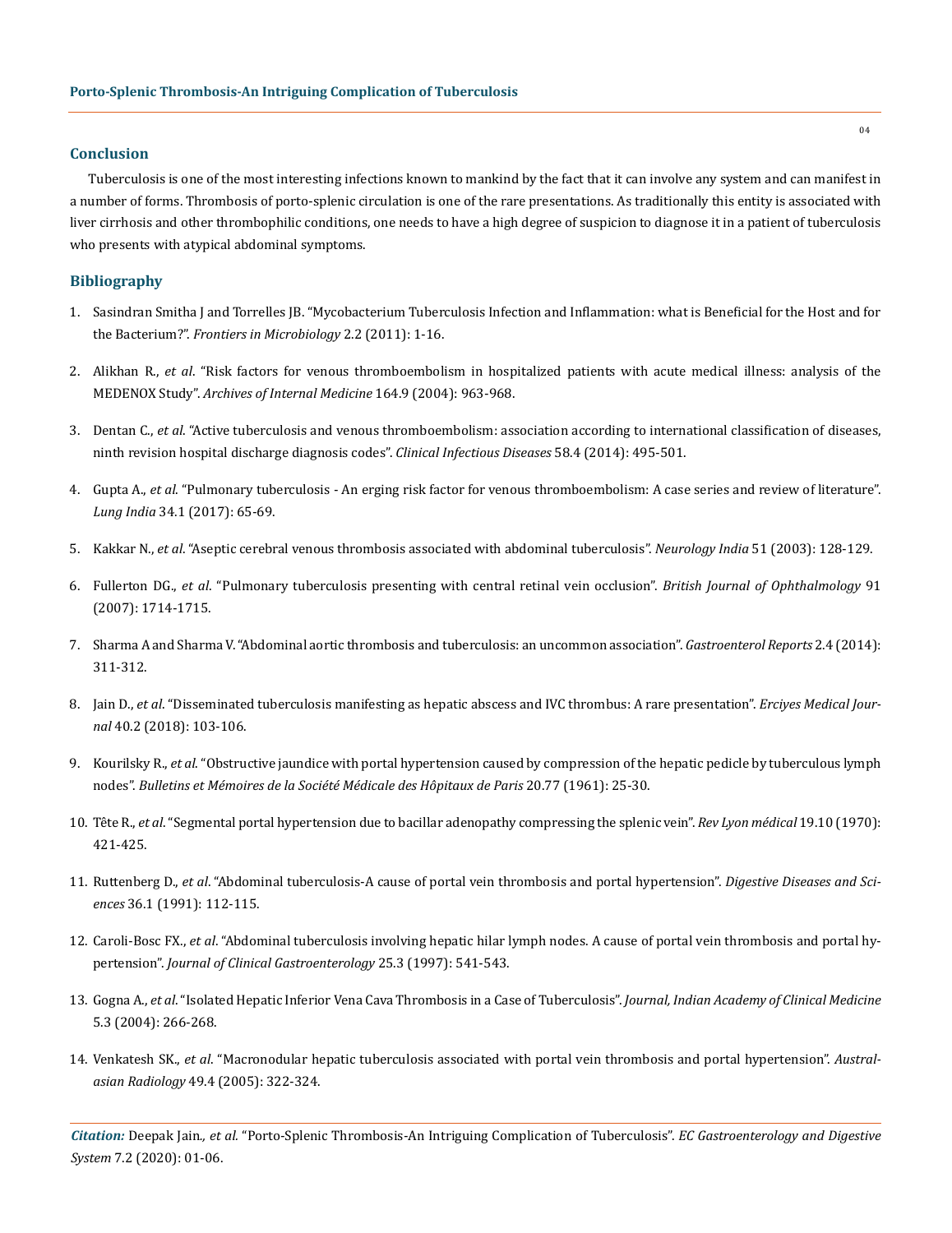- 15. Bhalla AS., *et al*[. "Abdominal lymphatic tuberculosis and portal hypertension".](https://www.ncbi.nlm.nih.gov/pubmed/20810228) *Gastroentérologie Clinique et Biologique* 34.12 (2010): [696-701.](https://www.ncbi.nlm.nih.gov/pubmed/20810228)
- 16. Ozşeker B., *et al*[. "Abdominal tuberculosis leading to portal vein thrombosis, mimicking peritoneal carcinomatosis and liver cirrhosis".](https://www.ncbi.nlm.nih.gov/pubmed/22712172)  *Acta Clinica Belgica* [67.2 \(2012\): 137-139.](https://www.ncbi.nlm.nih.gov/pubmed/22712172)
- 17. Dan X., *et al*[. "Abdominal Tuberculosis Leading to Prehepatic Portal Hypertension: A Case Report".](https://www.semanticscholar.org/paper/Abdominal-Tuberculosis-Leading-to-Prehepatic-Portal-Dan-Feng/6410dfe1313a1c9273553f7147e934e52ccdf68d) *Journal of Cytology and Histology*  [5.6 \(2014\): 1000278.](https://www.semanticscholar.org/paper/Abdominal-Tuberculosis-Leading-to-Prehepatic-Portal-Dan-Feng/6410dfe1313a1c9273553f7147e934e52ccdf68d)
- 18. Jain D., *et al*[. "Disseminated tuberculosis causing isolated splenic vein thrombosis and multiple splenic abscesses".](https://www.ncbi.nlm.nih.gov/pmc/articles/PMC4369988/) *Oxford Medical Case Reports* [6 \(2014\): 107-109.](https://www.ncbi.nlm.nih.gov/pmc/articles/PMC4369988/)
- 19. [Wariyapperuma UM and Jayasundera CIW. "Peritoneal tuberculosis presenting with portal vein thrombosis and transudative Ascites](https://www.ncbi.nlm.nih.gov/pmc/articles/PMC4588684/) [- a diagnostic dilemma: case report".](https://www.ncbi.nlm.nih.gov/pmc/articles/PMC4588684/) *BMC Infectious Diseases* 15 (2015): 394.
- 20. Turken O., *et al*. "Hemostatic changes in active pulmonary tuberculosis". *[International Journal of Tuberculosis and Lung Disease](https://www.ncbi.nlm.nih.gov/pubmed/12365581)* 6.10 [\(2002\): 927-932.](https://www.ncbi.nlm.nih.gov/pubmed/12365581)
- 21. Rajendran P., *et al*[. "The vascular endothelium and human diseases".](https://www.ncbi.nlm.nih.gov/pubmed/24250251) *International Journal of Biological Sciences* 9.10 (2013): 1057- [1069.](https://www.ncbi.nlm.nih.gov/pubmed/24250251)
- 22. Hussain R., *et al*[. "Opsonizing antibodies \(IgG1\) up-regulate monocyte proinflammatory cytokines tumour necrosis factoralpha \(TNF](https://www.ncbi.nlm.nih.gov/pubmed/11207650)[alpha\) and IL-6 but not anti-inflammatory cytokine IL-10 in mycobacterial antigen-stimulated monocytes-implications for pathogen](https://www.ncbi.nlm.nih.gov/pubmed/11207650)esis". *[Clinical Experimental Immunology](https://www.ncbi.nlm.nih.gov/pubmed/11207650)* 123 (2001): 210-218.
- 23. Kothari H., *et al*[. "Mycobacterium tuberculosis infection and tissue factor expression in macrophages".](https://www.ncbi.nlm.nih.gov/pubmed/23029190) *PLoS One* 7 (2012): e45700.
- 24. Hwang SA., *et al*[. "Mycobacterial trehalose 6,6'-dimycolate induced vascular occlusion is accompanied by subendothelial inflamma](https://www.ncbi.nlm.nih.gov/pubmed/31072690)tion". *Tuberculosis* [116S \(2019\): S118-S122.](https://www.ncbi.nlm.nih.gov/pubmed/31072690)
- 25. Esmon CT., *et al*. "Anticoagulation proteins C and S". *[Advances in Experimental Medicine and Biology](https://www.ncbi.nlm.nih.gov/pubmed/2959034)* 214 (1987): 47-54.
- 26. [Foley JH and Conway EM. "Cross Talk Pathways Between Coagulation and Inflammation".](https://www.ncbi.nlm.nih.gov/pubmed/27126649) *Circulation Research* 118 (2016): 1392-1408.
- 27. Ünsal E., *et al*[. "Potential role of interleukin 6 in reactive thrombocytosis and acute phase response in pulmonary tuberculosis".](https://www.ncbi.nlm.nih.gov/pubmed/16143693) *Post[graduate Medical Journal](https://www.ncbi.nlm.nih.gov/pubmed/16143693)* 81 (2005): 604-607.
- 28. Sarode R., *et al*[. "Hyperaggregation of platelets in intestinal tuberculosis: role of platelets in chronic inflammation".](https://www.ncbi.nlm.nih.gov/pubmed/7832193) *American Journal of Hematology* [48.1 \(1995\): 52-54.](https://www.ncbi.nlm.nih.gov/pubmed/7832193)
- 29. Gowrinath K., *et al*[. "Unusual complication of cervical tuberculous lymphadenopathy".](https://www.ncbi.nlm.nih.gov/pubmed/21434555) *Indian Journal of Tuberculosis* 58.1 (2011): 35- [37.](https://www.ncbi.nlm.nih.gov/pubmed/21434555)
- 30. Puri S., *et al*[. "Tuberculous abdominal lymphadenopathy causing reversible renovascular hypertension".](https://www.ncbi.nlm.nih.gov/pubmed/11273151) *The Journal of the Association [of Physicians of India](https://www.ncbi.nlm.nih.gov/pubmed/11273151)* 48.5 (2000): 530-532.
- 31. [White NW. "Venous thrombosis and rifampicin".](https://www.ncbi.nlm.nih.gov/pubmed/2569610) *Lancet* 2.8660 (1989): 434-435.

*Citation:* Deepak Jain*., et al.* "Porto-Splenic Thrombosis-An Intriguing Complication of Tuberculosis". *EC Gastroenterology and Digestive System* 7.2 (2020): 01-06.

05